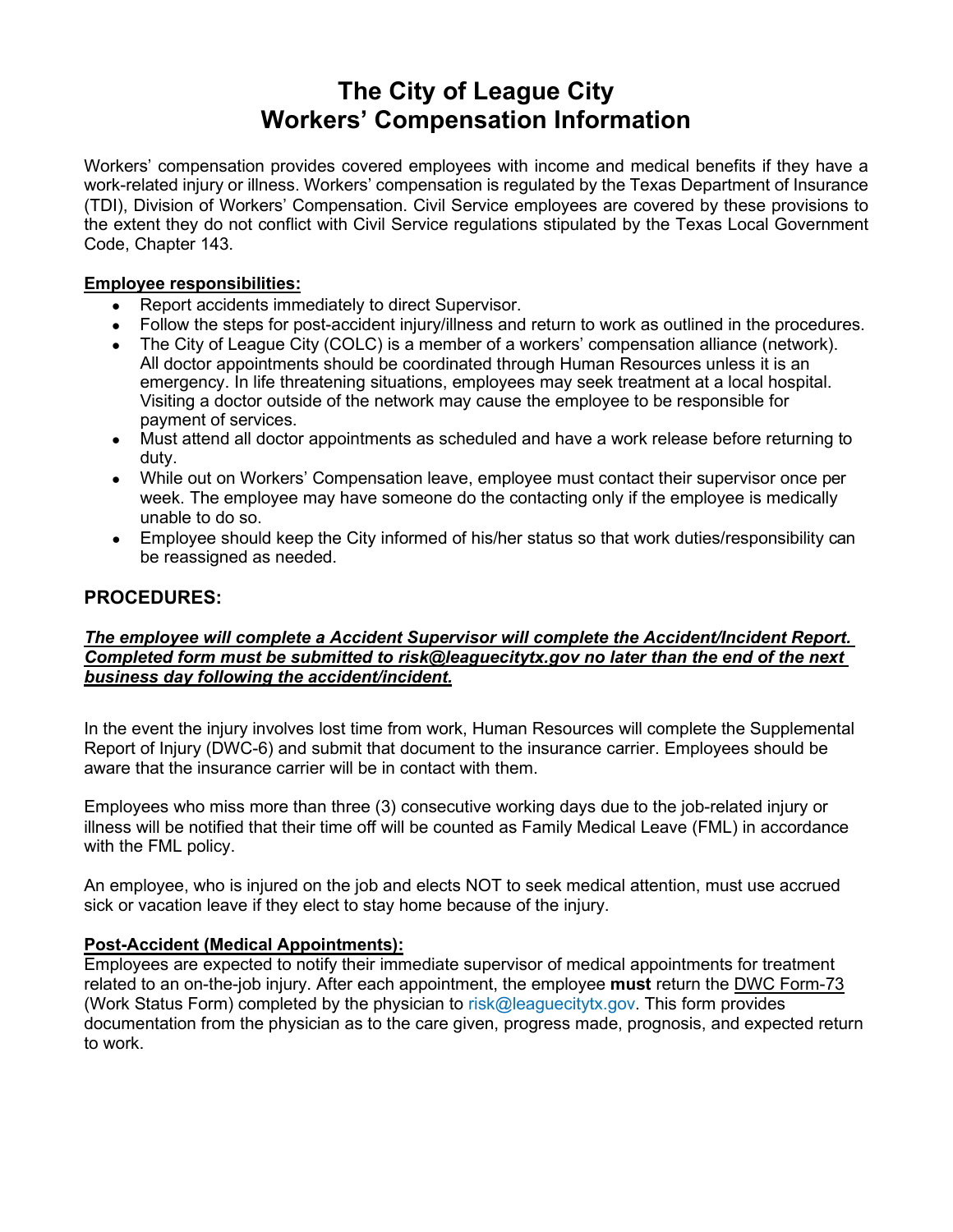If the physician states the employee cannot work and should remain at home, the employee is expected to contact their supervisor and the Sr. Risk Analyst in Human Resources each week during his/her time away from work.

If an employee continues to work while being treated, he/she will be allowed a reasonable time for travel to and from doctor appointments. Employees are expected to return to work following medical appointments unless the physician documents they are unable to do so. If additional time is taken that is not required by the physician, the employee will be required to use accrued time for the additional absence. Accruals will be used in the following order: sick, vacation, personal business, comp. time.

# **Post-Accident (Compensation):**

If a physician documents that an employee is unable to work, the injured employee may supplement the first seven (7) days with accrued sick or vacation time. (Civil Service employees are not required to use accrued time during the "waiting period" per Texas Local Government Code, Chapter 143.)

Benefit accruals such as vacation and sick leave will be suspended during leave. (Civil Service employee accrual is based on Texas Local Government Code, Chapter 143.)

# **Temporary Income Benefits:**

Employees may be eligible for Temporary Income Benefits (TIB) during their absence from work due to a work-related injury/illness. The TIB amount is equal to approximately 70% of the employee's post injury earnings and payments are mailed directly to the employee's home address on a weekly basis. Employees must use sick leave to make up the 30% of their salary. If there is no sick leave accrual balance the employee must use vacation and or personal business leave. TIB begins to accrue on the eighth  $(8<sup>th</sup>)$  calendar day away from work with the first check due on the fifteenth (15<sup>th</sup>) day. (Civil Service employee compensation is based on Texas Local Government Code, Chapter 143.) Civil Service personnel will continue to earn 100% of pay, per Texas Local Government Code, Chapter 143. The employee must endorse and submit the check received from TML to Human Resources.

## **Group Health Insurance:**

The employee's insurance benefits will remain in effect and the City will continue to pay the employee's coverage. It is the employee's responsibility to pay any dependent coverage or additional employee paid benefits. Premium payments are due on the first day of each month. If an employee fails to make payment, it will be assumed the employee opted to drop the coverage. If coverage is dropped, the employee will not be able to re-instate the coverage until the next open enrollment period.

## **Other Employment:**

City employees are prohibited from engaging in any other form of employment for compensation while off work due to an on-the-job injury. If the City learns of other income or employment, this information will be provided to the appropriate insurance carrier and the (TDI) Texas Department of Insurance. The employee may then be subject to disciplinary action up to and including termination.

## **Return to Work:**

Prior to any employee's return to work, the employee shall be required to provide Human Resources with a DWC-73 (status report) from their doctor indicating they may return to duty and any restrictions that may apply. The form will be reviewed by Human Resource prior to the employee assuming any job duties. If there are questions as to limitations, validity of the release, etc., the employee will be expected to cooperate with Human Resources to resolve any questions prior to working. Human Resources may contact the treating physician for clarification.

If the employee is released to light duty and the City provides a bona fide light duty job offer the employee must return to work. If the employee does not return to work, he/she shall not be allowed to use accrued leave and the temporary income benefits will end.